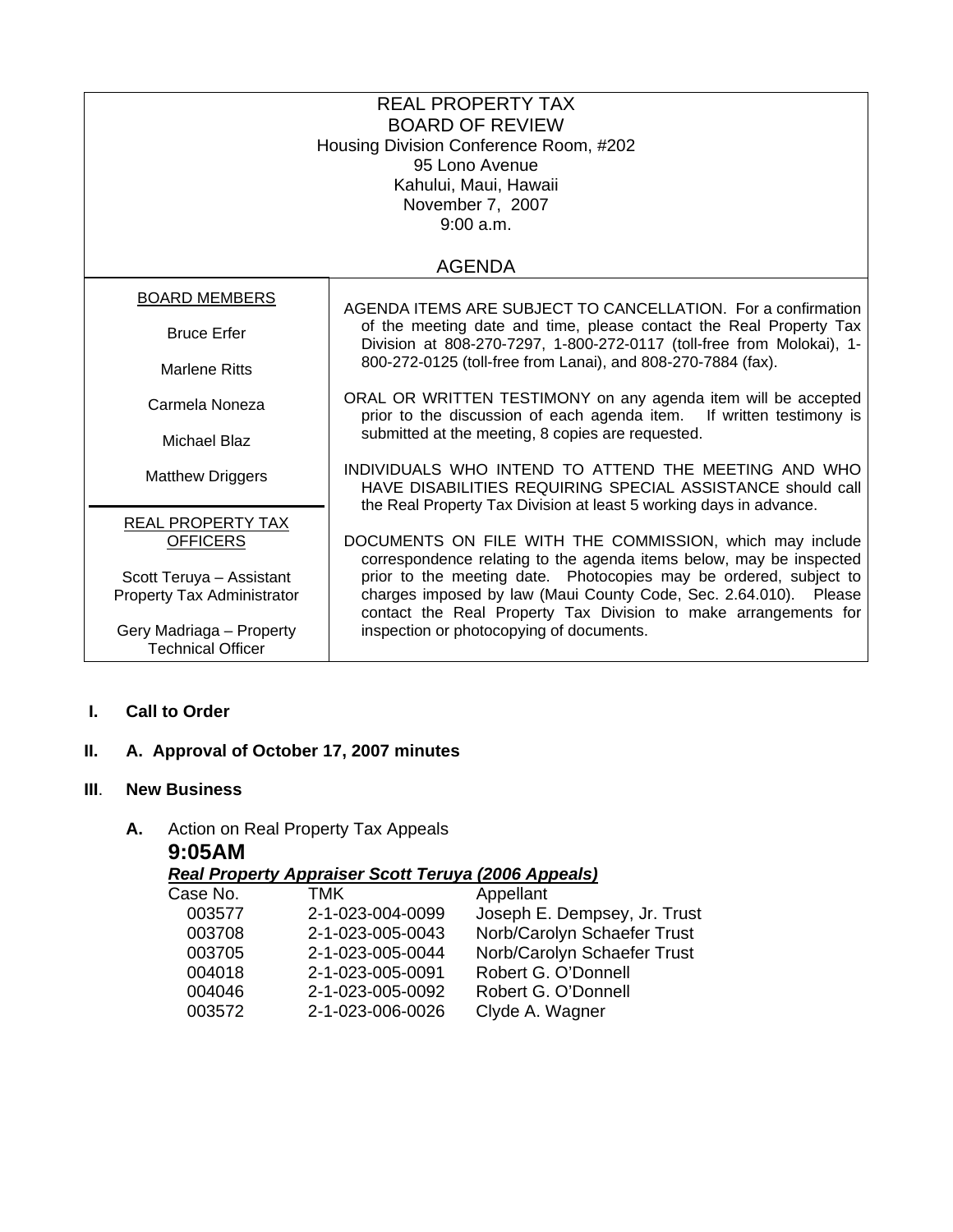#### *Real Property Appraiser Grant Nakama (2007 Appeals)*

| 07000622 | 3-4-030-016-0026 | Amy/Lillian Maeda     |
|----------|------------------|-----------------------|
| 07000504 | 3-4-035-063-0000 | Noboru Matsuura Trust |
| 07000369 | 3-5-026-019-0000 | Vera Dalia            |
| 07000650 | 3-5-026-022-0000 | Naim/Jesica Feruguson |

#### *Real Property Appraiser Kyle Shimizu (2007 Appeals)*

| 004812   | 3-9-004-135-0202 | Lea Giddens         |
|----------|------------------|---------------------|
| 07002019 | 4-3-020-046-0000 | James A. Moberg     |
| 07001932 | 4-4-011-008-0000 | Roger P. Chadwick   |
| 004797   | 2-7-008-128-0000 | Shelley A. St. John |
|          |                  |                     |

### *Real Property Appraiser Scott Wells (2007 Appeals)*

| 07000576<br>07002100 | 2-3-055-058-0000<br>2-3-066-034-0000 | Tuyet Thi Le George Trust<br>Klaus Simmer |
|----------------------|--------------------------------------|-------------------------------------------|
| 07001302             | 2-4-021-046-0000                     | Mary L. Swiger                            |
| 004800               | 2-4-027-009-0000                     | Howard/Suzanne Forbes                     |

# **10:00 AM**

# *Real Property Appraiser Ed Pa'a (2007 Appeals)*

| 07000850 | 2-1-019-005-0000 | Larry Shapiro/Carol Perry       |
|----------|------------------|---------------------------------|
| 07002176 | 3-9-009-030-0000 | Roman Catholic Church in Hawaii |
| 07000387 | 3-9-043-010-0000 | Rodney M. Sayles                |
| 07001124 | 3-9-050-094-0000 | Richard B. Howard               |
| 07002059 | 3-9-053-033-0000 | <b>Aric Saunders</b>            |
|          |                  |                                 |

### *Real Property Appraiser Joy Makua (2007 Appeals)*

| 07002817 | 2-3-023-008-0000 | Tom Soo Hoo                |
|----------|------------------|----------------------------|
| 07000569 | 2-3-023-099-0000 | <b>Gregory/Stacy Downs</b> |
| 07000965 | 2-5-005-014-0002 | Montana Beach, LLC         |
| 07001120 | 2-7-016-003-0000 | Patricia O. Boulet         |
| 07003555 | 3-8-002-026-0000 | Kanaha Properties, LLC     |
| 07001809 | 3-8-002-036-0000 | <b>Edward Wayne</b>        |
| 07000597 | 3-8-002-047-0000 | John H. Severson           |
| 07001806 | 3-8-002-048-0000 | <b>Edward Wayne</b>        |
| 07000731 | 3-8-002-065-0000 | Dorothy Haynes             |
|          |                  |                            |

# *Real Property Appraiser Wes Yoshioka (2006 Appeals)*

| 003720 | 2-1-004-099-0000 | Herbert A. Gries, Jr. |
|--------|------------------|-----------------------|
| 003422 | 2-1-009-026-0000 | Thomas F. Stansberry  |
| 002924 | 2-2-004-078-0000 | Maybelle A. Moore     |
| 003194 | 2-2-009-080-0000 | Ray W. Shoemaker      |
| 003507 | 2-2-018-036-0000 | William M. Woods      |
| 004360 | 2-3-060-029-0000 | James S. Boone        |
| 003524 | 2-3-068-006-0000 | John Papazian         |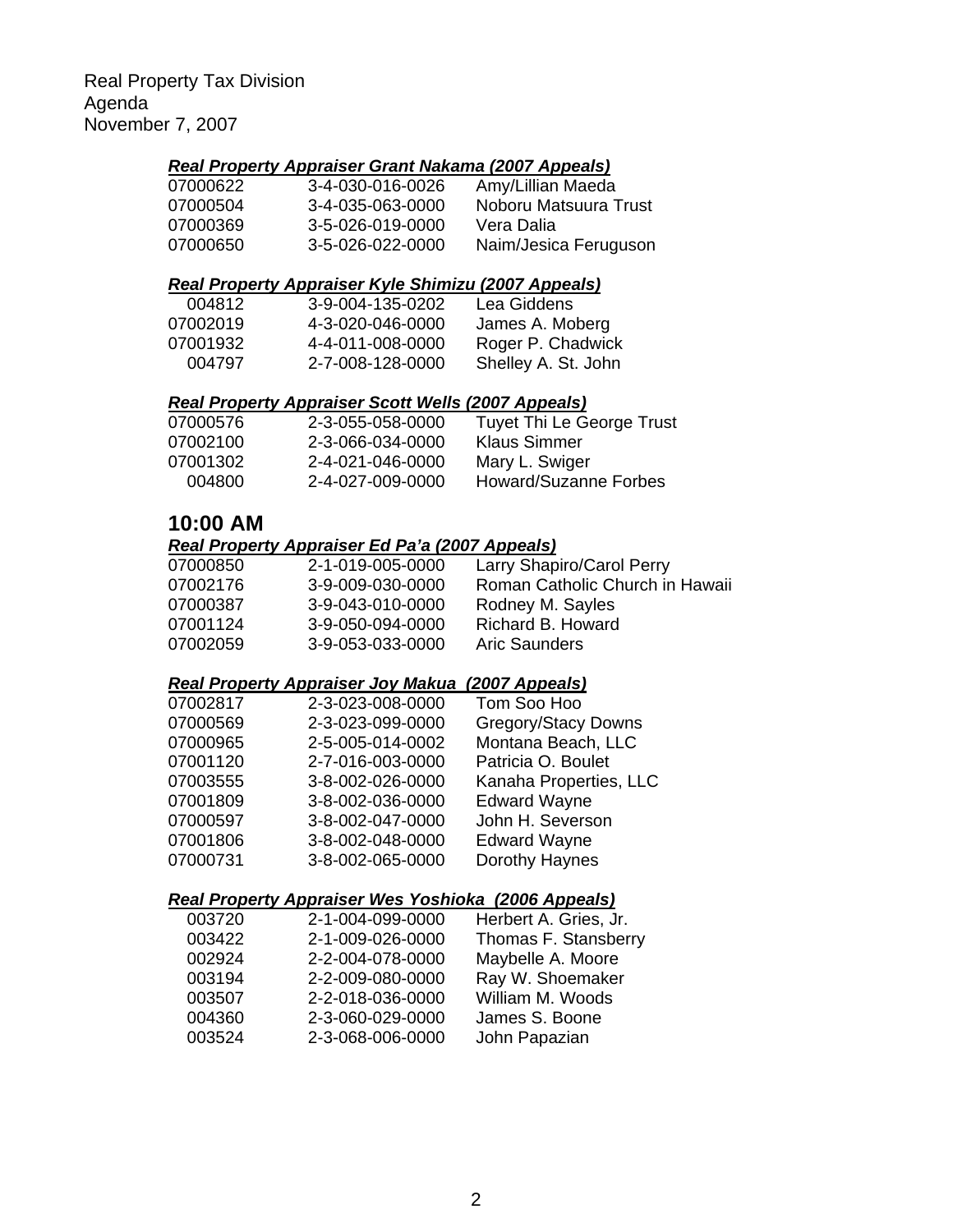Real Property Tax Division Agenda November 7, 2007

# *Real Property Appraiser Wes Yoshioka (2007 Appeals)*

| 004829   | 4-3-010-007-0006 | Richard H. Norwood                 |
|----------|------------------|------------------------------------|
| 07000577 | 4-3-010-007-0019 | Susan T. Endsley                   |
| 07000582 | 4-3-010-007-0020 | Susan T. Endsley                   |
| 07000238 | 4-3-010-007-0022 | Manoah/Linda Robison               |
| 07000182 | 4-3-010-007-0024 | Rugmini S. Shah Trust              |
| 07002240 | 4-3-010-007-0027 | Charles P. Price                   |
| 07000898 | 4-3-010-007-0029 | W.E./Bettye Murphy Trust           |
| 07000939 | 4-3-010-007-0035 | W.E./Bettye Murphy Trust           |
| 07001511 | 4-3-010-007-0036 | Bruce Forrester Photography, Inc.  |
| 07001775 | 4-3-010-007-0037 | James/Earleen Logsdon Trust        |
| 07001465 | 4-3-010-007-0040 | John R. Dunning                    |
| 07002624 | 4-3-010-007-0043 | Theodore/Keri Leslie               |
| 07000748 | 4-3-010-007-0047 | Ronald/Kathleen Roberts            |
| 07002588 | 4-3-010-007-0048 | <b>Stephen White</b>               |
| 07001482 | 4-3-010-007-0049 | James R. Hill                      |
| 07001105 | 4-3-010-007-0051 | <b>Wayne Vincent</b>               |
| 004819   | 4-3-010-007-0052 | Vicki Righetti                     |
| 07000935 | 4-3-010-007-0059 | W.E./Bettye Murphy Trust           |
| 07001459 | 4-3-010-007-0061 | John R. Dunning                    |
| 07001578 | 4-3-010-007-0066 | Norman/Karen MacDonnald            |
| 07002590 | 4-3-010-007-0067 | Beverly A. Kaufman Living Trust    |
| 07001276 | 4-3-010-007-0068 | Theresa C. Spitler                 |
| 07003322 | 4-3-010-007-0070 | Gordon/Rose MacKenzie              |
| 07001778 | 4-3-010-007-0073 | James/Earlene Logsdon Trust        |
| 07002828 | 4-3-010-007-0074 | Michael/Mary Gordon                |
| 07002830 | 4-3-010-007-0076 | Michael/Mary Gordon                |
| 07000150 | 4-3-010-007-0082 | Byron P. Kelly                     |
| 07000277 | 4-3-010-007-0084 | John/Elena Jacob                   |
| 07001030 | 4-3-010-007-0086 | John Skenderian                    |
| 07002656 | 4-3-010-007-0087 | Richard L. Luebke, Sr.             |
| 07000391 | 4-3-010-007-0088 | Vanderweele Family Partnership     |
| 07001154 | 4-3-010-007-0093 | John R. Dunning                    |
| 07001387 | 4-3-010-007-0096 | Martin V. Jennings                 |
| 07001147 | 4-3-010-007-0098 | <b>Charles/Ruth Wolfarth Trust</b> |
| 07001451 | 4-3-010-007-0099 | John R. Dunning                    |
| 07001024 | 4-3-010-007-0101 | <b>Edward Slater</b>               |
| 07000407 | 4-3-010-007-0102 | Ralph/Joann Kaye Trust             |
| 07002346 | 4-3-010-007-0104 | <b>Blair Leslie Trust</b>          |
| 07000606 | 4-3-010-007-0106 | Timothy C. O'Connor                |
| 07000392 | 4-3-010-007-0107 | Vanderweele Family Partnership     |
| 07000410 | 4-3-010-007-0108 | John P. Coyne                      |
| 07000473 | 4-3-010-007-0109 | Joseph/Sylvia Faraj                |
| 07000179 | 4-3-010-007-0110 | Jean D. Veldwyk                    |
| 07003323 | 4-3-010-007-0113 | Kenneth A. MacKenzie               |
| 07000421 | 4-3-010-007-0116 | Shoma Hotta                        |
| 07000805 | 4-3-010-007-0117 | William/Bobbi Borbas               |
| 07000311 | 4-3-010-007-0120 | Andrade/Steele                     |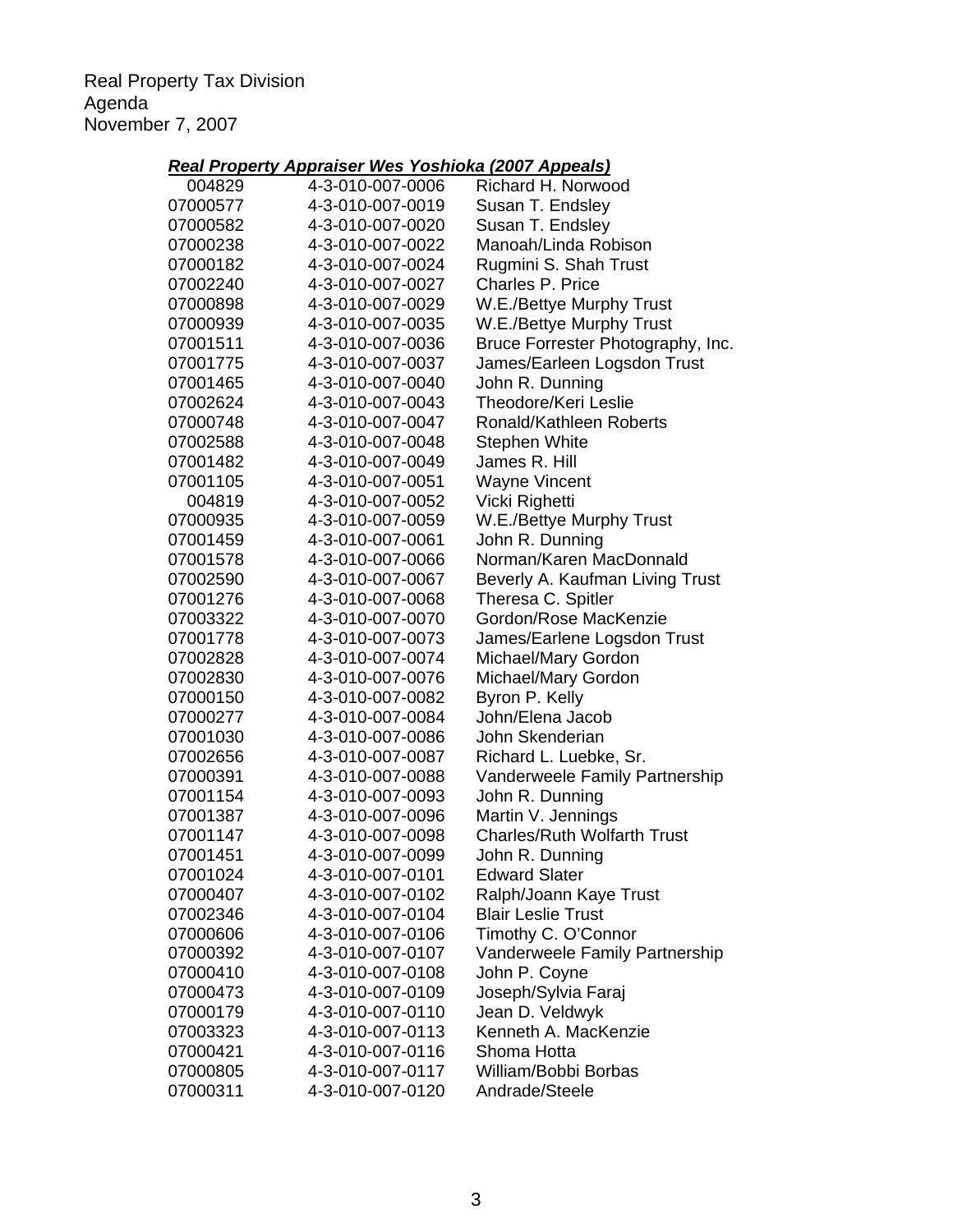Real Property Tax Division Agenda November 7, 2007

# *Real Property Appraiser Wes Yoshioka (2007 Appeals –con't)*

| 07001250 | 4-3-010-007-0123 | <b>McCullough Partnership</b>  |
|----------|------------------|--------------------------------|
| 07000434 | 4-3-010-007-0125 | William/Sharon Ford            |
| 07002245 | 4-3-010-007-0127 | <b>Everette Faunce</b>         |
| 07000766 | 4-3-010-007-0128 | Daniel J. Selleck              |
| 07000208 | 4-3-010-007-0131 | Dhiraj M. Shah                 |
| 07001469 | 4-3-010-007-0132 | John R. Dunning                |
| 07002827 | 4-3-010-007-0133 | Michael/Mary Gordon            |
| 07000763 | 4-3-010-007-0136 | <b>Ben/Anne Little Trust</b>   |
| 07000422 | 4-3-010-007-0137 | Shoma Hotta                    |
| 07000202 | 4-3-010-007-0145 | Frank/Elizabeth Ganski         |
| 07000619 | 4-3-010-007-0147 | William J. Watson              |
| 07000452 | 4-3-010-007-0149 | Robert M. Gaddis               |
| 07000393 | 4-3-010-007-0151 | Vanderweele Family Partnership |
| 07000221 | 4-3-010-007-0156 | James/Susan Steele             |
| 07001059 | 4-3-010-007-0167 | Edward W. Rathbun Trust        |
| 07002253 | 4-3-010-007-0169 | Dorothy/Ken MacKenzie          |
| 07000394 | 4-3-010-007-0178 | Vanderweele Family Partnership |
| 07000973 | 4-3-010-007-0180 | Joan C. Johnstone Trust        |
| 07000484 | 4-3-010-007-0184 | Stuart E. Richardson, Jr.      |
| 004818   | 4-3-010-007-0185 | Vicki Righetti                 |
| 07000789 | 4-3-010-007-0186 | Donald H. Beisner              |
| 07001652 | 4-3-010-007-0188 | <b>Wayne Vincent</b>           |
| 07002829 | 4-3-010-007-0192 | Michael/Mary Gordon            |
| 07001206 | 4-3-010-007-0196 | Leigh/Shirley Jones            |
| 07000696 | 4-3-010-007-0197 | James/Mary Robinson            |
| 07002043 | 4-3-010-007-0200 | William E. Bode                |
| 07002259 | 4-3-010-007-0210 | John Savona, Jr.               |
| 07001472 | 4-3-010-007-0213 | John R. Dunning                |
| 07000729 | 4-3-010-007-0215 | John D. Plotner                |
| 07000835 | 4-3-010-007-0216 | Leroy/Helen Geske              |
| 07001504 | 4-3-010-007-0217 | Richard J. Stap                |
|          |                  |                                |

# *Real Property Appraiser Arlene Taketa (2007 Appeals)*

| 07000405 | 3-1-001-062-0000 | Sonia Oh Gines            |
|----------|------------------|---------------------------|
| 07001414 | 3-1-007-024-0000 | John Scheafer             |
| 07000223 | 3-1-007-027-0000 | Romeo M. Cunanan          |
| 07002304 | 3-2-003-047-0000 | Daniel Shiraki            |
| 07000870 | 3-2-003-048-0000 | Gary Thompson/Sara Patton |
| 07002821 | 3-2-003-049-0000 | Gary Thompson/Sara Patton |
| 07000621 | 3-2-013-013-0000 | Gayle Long                |
|          |                  |                           |